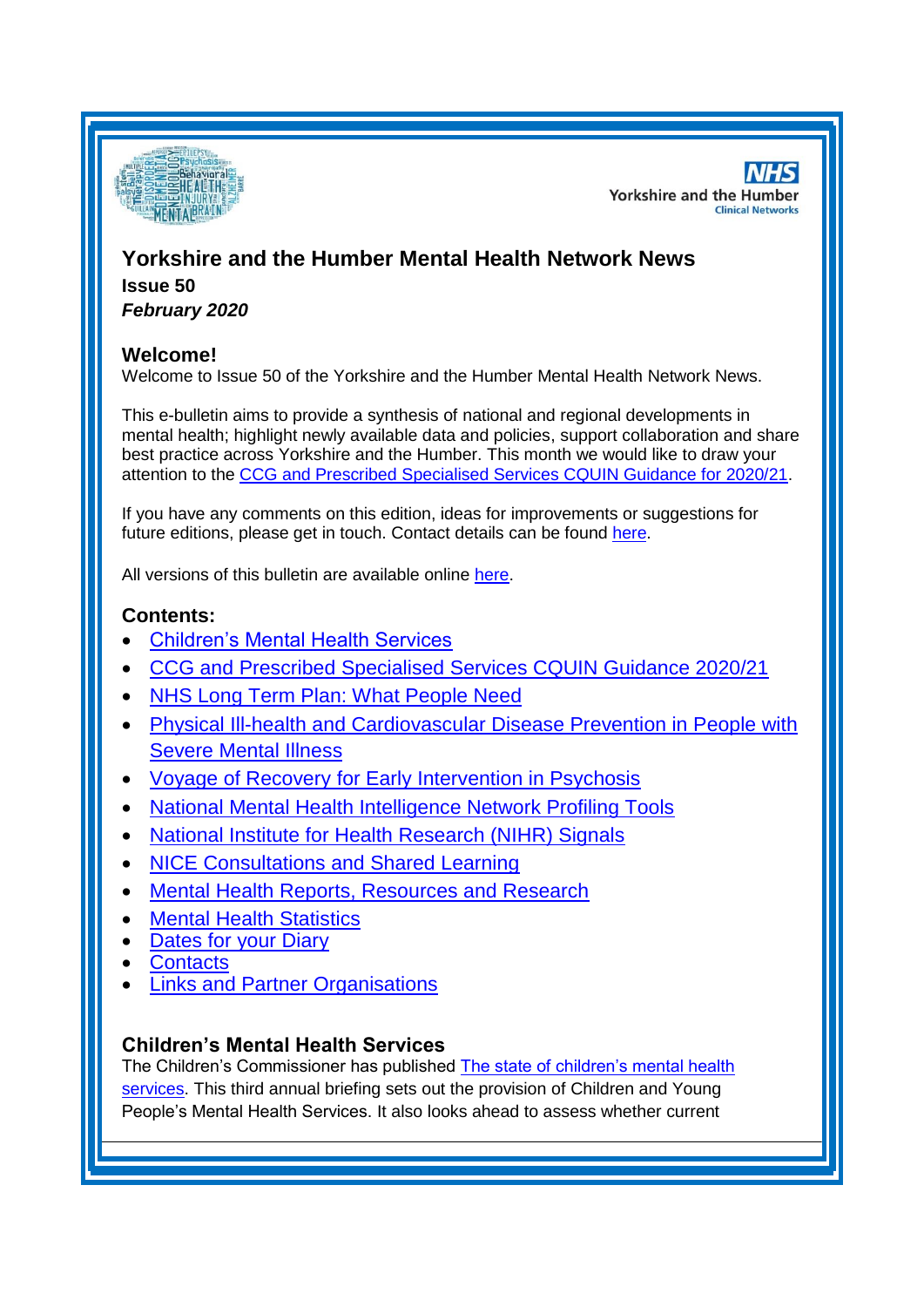Government plans go far enough to meet demand. This year's briefing shows that while the NHS has made tangible progress in the provision of mental health services for children, the current system is still far away from adequately meeting the needs of all of the estimated 12.8% of children in England with mental health problems.

# <span id="page-1-0"></span>**CCG and Prescribed Specialised Services CQUIN Guidance 2020/21**

[The CQUIN webpage](https://www.england.nhs.uk/nhs-standard-contract/cquin/) now contains the combined CCG and prescribed specialised services CQUIN guidance for 2020/21 and the CCG CQUIN 2020/21 indicator specifications. The guidance describes how CQUIN will operate in 2020/21 and includes the mandated national indicators. Commissioners must implement the guidance and applicable indicators for all their contracts, to take effect from 1 April 2020. The CQUINS for Mental Health include:

- Use of anxiety disorder specific measures in IAPT
- Outcome measurement across specified mental health services
- Biopsychosocial assessments by MH liaison services
- CAMHS needs formulations in inpatient and community services
- D/deaf communications assessments in CAMHS and adult inpatient services
- Routine outcome monitoring in perinatal inpatient services

#### **NHS Long Term Plan: What People Need**

Healthwatch has published [What people want from the next ten years of the NHS.](https://www.healthwatch.co.uk/report/2020-01-29/what-people-want-next-ten-years-nhs) This report summarises the views of over 40,000 people on how they would like the NHS Long Term Plan priorities to be implemented locally. The report covers access to services, improving people's experiences of digital services, people's experiences of different conditions, person-centred care, prevention and social prescribing, **mental health**, carers, people's experiences of service integration and transport to healthcare.

### <span id="page-1-1"></span>**Physical Ill-health and Cardiovascular Disease Prevention in People with Severe Mental Illness**

NHS RightCare has developed a toolkit for physical ill-health and Cardiovascular Disease (CVD) prevention in people with severe mental illness (SMI). The toolkit defines the core components of an optimal service for people with SMI who are at risk of developing CVD. The toolkit has been developed in collaboration with Public Health England, NHS England's National Clinical Director for Cardiovascular Disease Prevention, the British Heart Foundation, MIND, Rethink Mental Illness, University College London, and the National Institute for Health and Care Excellence (NICE). It provides a national case for change and a set of resources to support local health systems concentrate their improvement efforts where there is greatest opportunity to address variation and improve population health. The toolkit can be accessed [here.](https://www.england.nhs.uk/rightcare/wp-content/uploads/sites/40/2019/03/nhs-rightcare-toolkit-cvd-prevention.pdf)

#### <span id="page-1-2"></span>**Voyage of Recovery for Early Intervention in Psychosis**

This summer colleagues in Early Intervention in Psychosis services in Yorkshire and the Humber will be taking part in a "Voyage of Recovery" challenge around the coast of England. Each of the legs of the voyage will involve 10 young people, with up to five leaders from their local Early Intervention in Psychosis services, and three permanent crew, who will teach the young people to sail the boat themselves. The voyage is an experiment in adventure therapy to support young people affected by psychosis. It aims to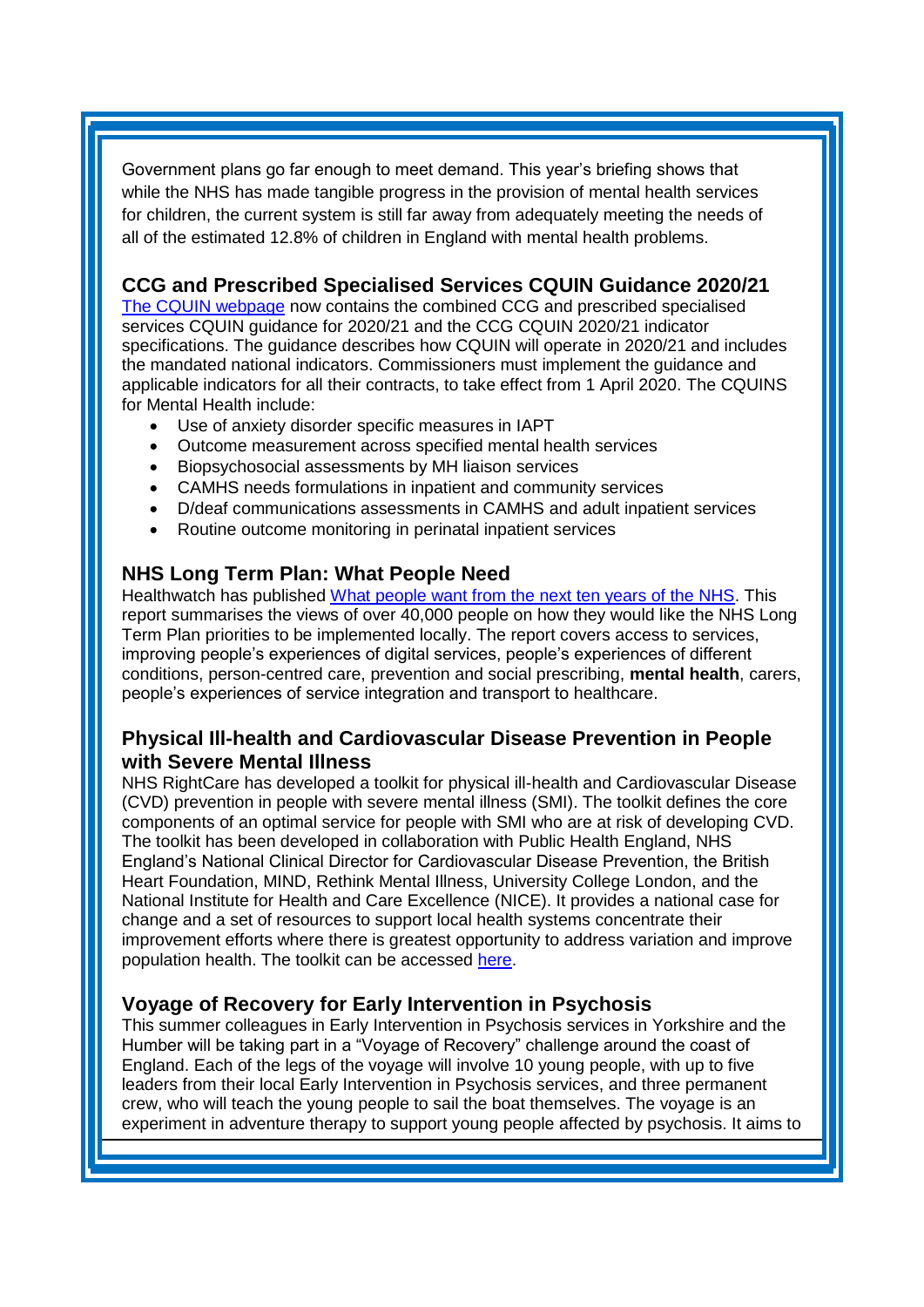address factors which keep people stuck in their life situation – and in services – by providing a radically different environment in which to develop confidence, new skills, engage in physical activity and explore a fresh perspective on life. To find out more, and support this excellent cause, click [here.](https://www.justgiving.com/crowdfunding/stephen-mcgowan-2)

### **National Mental Health Intelligence Network Profiling Tools**

The National Mental Health Intelligence Network (NMHIN) has been conducting further developments on their suite of mental health profiling tools. Click on the links below to access the updates:

- [Common Mental Health Disorders](http://links.govdelivery.com/track?type=click&enid=ZWFzPTEmbXNpZD0mYXVpZD0mbWFpbGluZ2lkPTIwMTcxMjA1LjgxOTE2MDgxJm1lc3NhZ2VpZD1NREItUFJELUJVTC0yMDE3MTIwNS44MTkxNjA4MSZkYXRhYmFzZWlkPTEwMDEmc2VyaWFsPTE2OTcwMTE4JmVtYWlsaWQ9c2FyYWguYm91bEBuaHMubmV0JnVzZXJpZD1zYXJhaC5ib3VsQG5ocy5uZXQmdGFyZ2V0aWQ9JmZsPSZleHRyYT1NdWx0aXZhcmlhdGVJZD0mJiY=&&&104&&&https://fingertips.phe.org.uk/profile-group/mental-health/profile/common-mental-disorders)
- [Crisis Care](http://links.govdelivery.com/track?type=click&enid=ZWFzPTEmbXNpZD0mYXVpZD0mbWFpbGluZ2lkPTIwMTcxMjA1LjgxOTE2MDgxJm1lc3NhZ2VpZD1NREItUFJELUJVTC0yMDE3MTIwNS44MTkxNjA4MSZkYXRhYmFzZWlkPTEwMDEmc2VyaWFsPTE2OTcwMTE4JmVtYWlsaWQ9c2FyYWguYm91bEBuaHMubmV0JnVzZXJpZD1zYXJhaC5ib3VsQG5ocy5uZXQmdGFyZ2V0aWQ9JmZsPSZleHRyYT1NdWx0aXZhcmlhdGVJZD0mJiY=&&&105&&&https://fingertips.phe.org.uk/profile-group/mental-health/profile/crisis-care)
- [Mental Health and Wellbeing JSNA Profile](http://links.govdelivery.com/track?type=click&enid=ZWFzPTEmbXNpZD0mYXVpZD0mbWFpbGluZ2lkPTIwMTcxMjA1LjgxOTE2MDgxJm1lc3NhZ2VpZD1NREItUFJELUJVTC0yMDE3MTIwNS44MTkxNjA4MSZkYXRhYmFzZWlkPTEwMDEmc2VyaWFsPTE2OTcwMTE4JmVtYWlsaWQ9c2FyYWguYm91bEBuaHMubmV0JnVzZXJpZD1zYXJhaC5ib3VsQG5ocy5uZXQmdGFyZ2V0aWQ9JmZsPSZleHRyYT1NdWx0aXZhcmlhdGVJZD0mJiY=&&&106&&&https://fingertips.phe.org.uk/profile-group/mental-health/profile/mh-jsna)
- [Severe Mental](http://links.govdelivery.com/track?type=click&enid=ZWFzPTEmbXNpZD0mYXVpZD0mbWFpbGluZ2lkPTIwMTcxMjA1LjgxOTE2MDgxJm1lc3NhZ2VpZD1NREItUFJELUJVTC0yMDE3MTIwNS44MTkxNjA4MSZkYXRhYmFzZWlkPTEwMDEmc2VyaWFsPTE2OTcwMTE4JmVtYWlsaWQ9c2FyYWguYm91bEBuaHMubmV0JnVzZXJpZD1zYXJhaC5ib3VsQG5ocy5uZXQmdGFyZ2V0aWQ9JmZsPSZleHRyYT1NdWx0aXZhcmlhdGVJZD0mJiY=&&&108&&&https://fingertips.phe.org.uk/profile-group/mental-health/profile/severe-mental-illness) Illness
- **[Suicide Prevention Profile](http://links.govdelivery.com/track?type=click&enid=ZWFzPTEmbXNpZD0mYXVpZD0mbWFpbGluZ2lkPTIwMTgwNjA1LjkwNzEwNzExJm1lc3NhZ2VpZD1NREItUFJELUJVTC0yMDE4MDYwNS45MDcxMDcxMSZkYXRhYmFzZWlkPTEwMDEmc2VyaWFsPTE3MDEzODU4JmVtYWlsaWQ9c2FyYWguYm91bEBuaHMubmV0JnVzZXJpZD1zYXJhaC5ib3VsQG5ocy5uZXQmdGFyZ2V0aWQ9JmZsPSZleHRyYT1NdWx0aXZhcmlhdGVJZD0mJiY=&&&104&&&https://fingertips.phe.org.uk/profile-group/mental-health/profile/suicide)**

To receive updates directly from NMHIN visit the **PHE subscriptions page** and select 'Mental Health Dementia and Neurology'.

### <span id="page-2-1"></span><span id="page-2-0"></span>**National Institute for Health Research (NIHR) Signals**

The latest series of summaries of recently published research by the NIHR contain information on:

• [Increasing omega-3 intake does not prevent depression or anxiety](https://discover.dc.nihr.ac.uk/content/signal-000877/increasing-omega-3-intake-does-not-prevent-depression-or-anxiety)

The summaries intend to provide decision makers in health and social care organisations with evidence they can use to improve patient care.

# **NICE Consultations and Shared Learning**

As part of the NICE suite of resources for local partnerships, we have recently published a resource on **mental health.** You will find it on the [resources for local partnerships](https://www.nice.org.uk/about/what-we-do/sustainability-and-transformation/resources-for-local-partnerships) page of the NICE website.

The resource supports delivery of the mental health objectives and commitments made in the 5YFV for Mental Health and the NHS Long Term Plan, and is set out in sections as follows:

- Mental wellbeing, suicide prevention and community engagement
- Children and young people mental health
- Adult common mental health problems
- Adult mental health: serious mental illness, community, acute and crisis care
- Perinatal mental health
- Mental health and the justice system
- Dementia

The resource:

• brings together in one place the key NICE guidance and quality standards that support service transformation, integration and improved mental health care and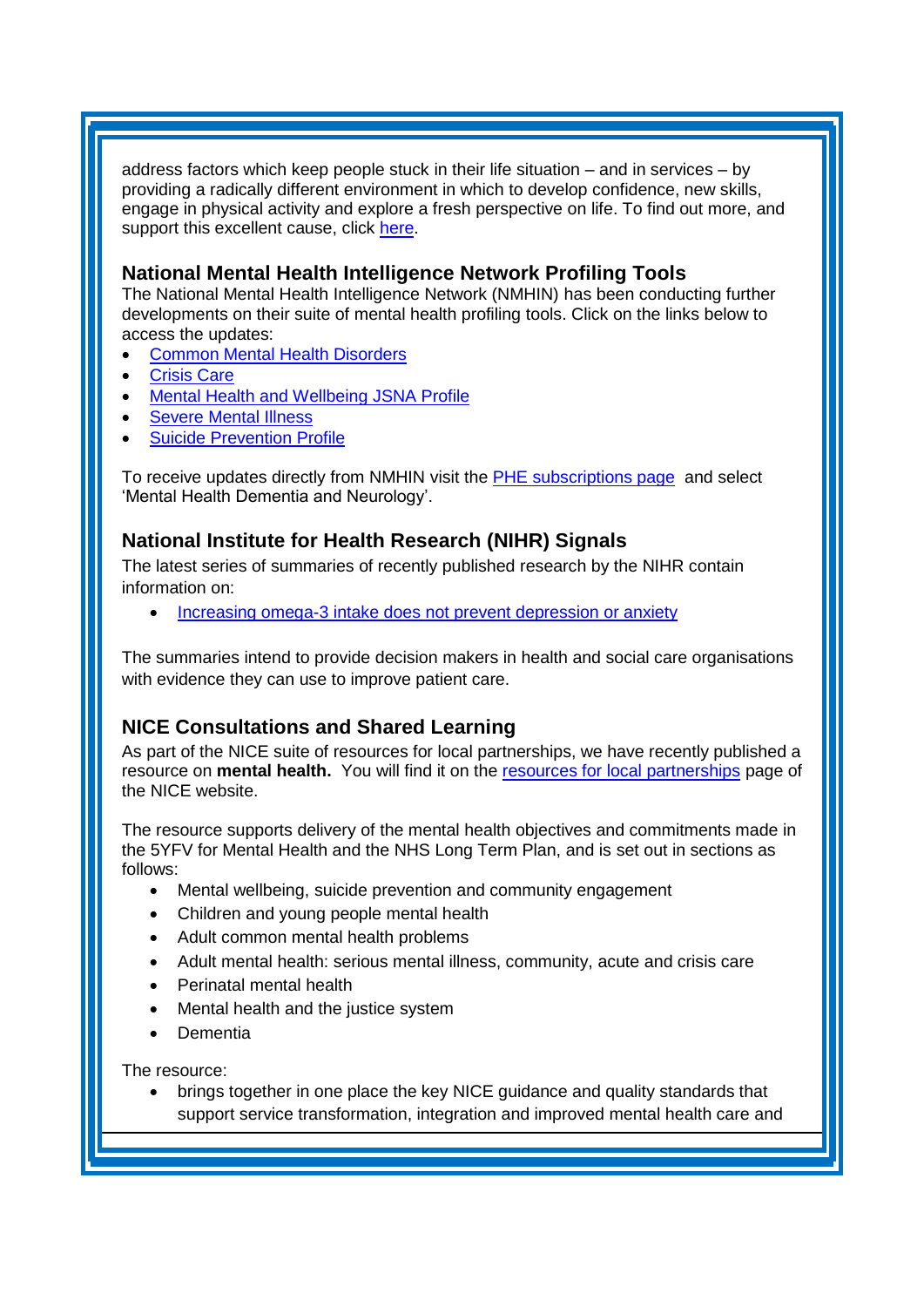outcomes

- signposts to quality standards to help you identify where improvement is needed
- provides case studies of how organisations have used NICE guidance /standards successfully to improve care and quality
- was developed with input from national organisations, and local and regional mental health programmes and teams.

NICE has also updated the following Clinical Guideline: CG185: [Bipolar disorder: assessment and management](https://www.nice.org.uk/guidance/cg185) (updated)

#### **Mental Health Reports, Resources and Research**

The Care Quality Commission has published Monitoring the Mental Health Act in [2018/19.](https://www.cqc.org.uk/publications/major-report/monitoring-mental-health-act-201819) This is the CQC annual report on the use of the Mental Health Act. It looks at how providers are caring for patients, and whether patients' rights are being protected. The report finds there has been an improvement in the number of people being given information about their rights and being offered the support of an Independent Mental Health Advocate (IMHA). However, services need to do more to ensure that they are complying with their human rights duties.

The Centre for Mental Health has published [Commissioning liaison psychiatry](https://www.centreformentalhealth.org.uk/commissioning-liaison-psychiatry-services)  [services.](https://www.centreformentalhealth.org.uk/commissioning-liaison-psychiatry-services) The research in this report sought to identify the challenges faced by commissioners of liaison psychiatry services, and to see if these challenges were shared by hospital managers and mental health clinicians working within the services. The report outlines a number of recommendations, including calls for acute hospitals to take a thorough audit of all mental health provision, and to adopt the outcome measurement framework proposed by Royal College of Psychiatrists.

The Department of Health and Social Care has published **Evidence scope: loneliness and** [social work.](https://www.gov.uk/government/publications/evidence-scope-loneliness-and-social-work) This evidence scope was commissioned by the Chief Social Worker for Adults to look at the role of social workers in preventing and reducing loneliness and isolation.

The Department of Health and Social Care has published [The government response to](https://www.gov.uk/government/publications/leder-third-annual-programme-report-government-response)  [the third annual Learning Disabilities Mortality Review \(LeDeR\) Programme report.](https://www.gov.uk/government/publications/leder-third-annual-programme-report-government-response) This document sets out the government's response to each recommendation in the third LeDeR annual report published in May 2019. It also provides an update on the actions identified in its response to the second annual LeDeR report published in 2018.

The Health Foundation has published What the quality [of work means for our health.](https://www.health.org.uk/the-quality-of-work-and-what-it-means-for-health) This long read presents new analysis exploring changes in the labour market and what they mean for health inequalities. The research shows that 36% of UK employees report having a low-quality job and that people in low-quality jobs are much more likely to have poor health and twice as likely to report their health is not good. This paper argues that to improve health, quality of work needs to be addressed.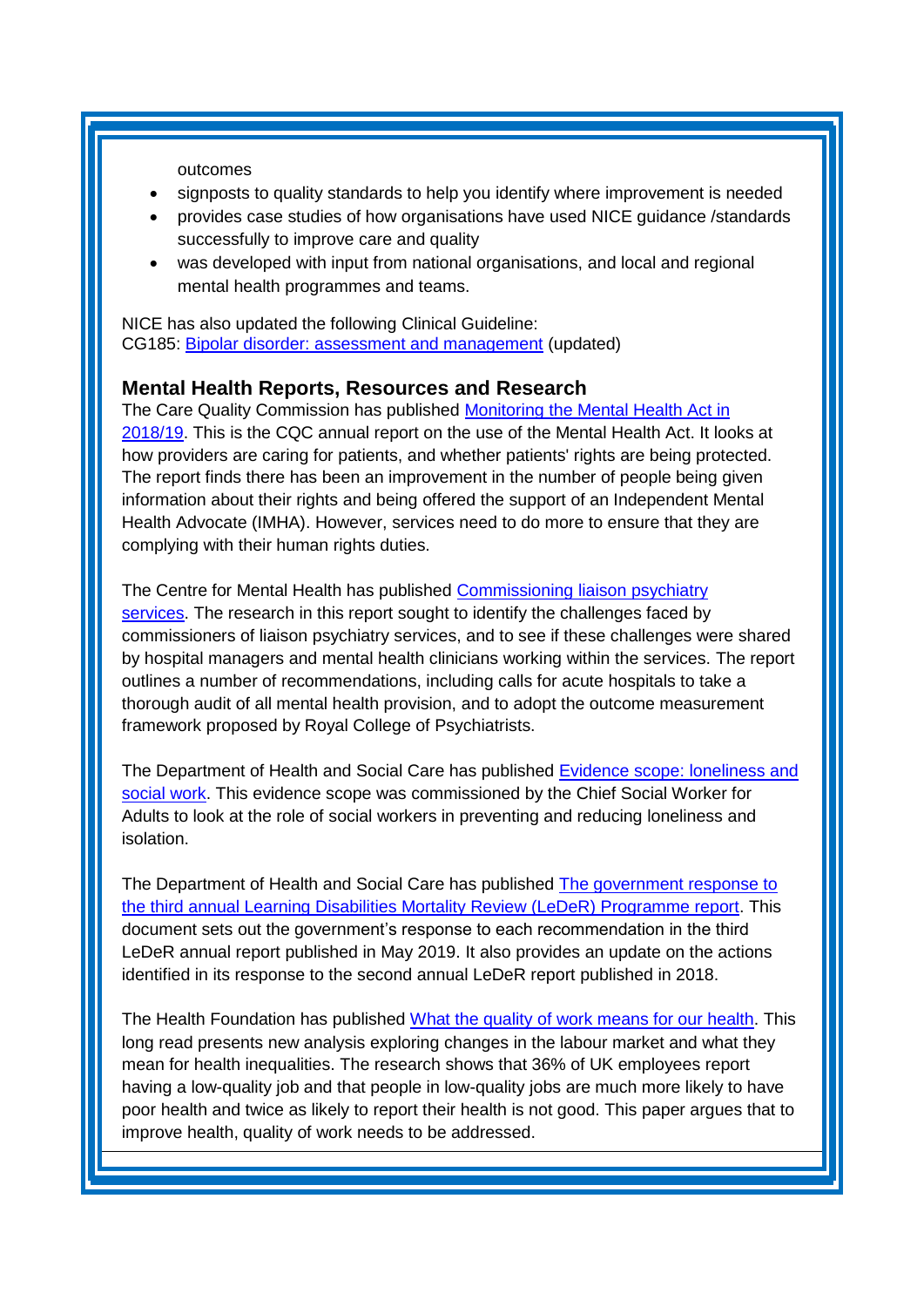The Healthcare Quality Improvement Partnership has published Hospital initiated [prescription of psychotropic medication for behavioural and psychological symptoms of](https://www.hqip.org.uk/resource/national-audit-of-dementia-spotlight-report-on-psychotropic-medication/#.XkUkvE_7RaQ)  [dementia: spotlight audit 2019.](https://www.hqip.org.uk/resource/national-audit-of-dementia-spotlight-report-on-psychotropic-medication/#.XkUkvE_7RaQ) This audit was carried out using data gathered from the case notes of people with dementia who had been prescribed psychotropic medications at some point in their hospital admission. It reports on the types of medications used to treat behavioural and psychological symptoms of dementia (BPSD) in hospital and what symptoms are most frequently targeted.

Healthwatch has published [Young people's mental health & wellbeing research.](https://www.healthwatch.co.uk/report/2020-02-05/young-peoples-mental-health-and-wellbeing-research) This report sets out more than 20,000 young people's views about their experiences of mental health support. The key findings suggest young people would like their mental health support to include: better education and communication; more options for treatment and personalised care; and opportunities for peer support with others who have a mental health condition.

The King's Fund has published [What are health inequalities?](https://www.kingsfund.org.uk/publications/what-are-health-inequalities) This explainer provides an overview of how inequalities are experienced in England's population. It examines inequalities relating to life expectancy, healthy life expectancy, avoidable mortality, longterm health conditions, prevalence of mental ill-health, and access to and experience of health services. It also explores pathways to health inequalities and interactions between the factors driving health inequalities.

The Local Government Agency has published [Building resilience: how local](https://www.local.gov.uk/building-resilience-how-local-partnerships-are-supporting-children-and-young-peoples-mental-health)  [partnerships are supporting children and young people's mental health and emotional](https://www.local.gov.uk/building-resilience-how-local-partnerships-are-supporting-children-and-young-peoples-mental-health)  [wellbeing.](https://www.local.gov.uk/building-resilience-how-local-partnerships-are-supporting-children-and-young-peoples-mental-health) This report sets out the findings of research looking at how local government and its partners can work most effectively together to deliver a coherent and joined-up offer of support for children and young people's mental health.

The Mental Health Foundation has published [Tackling social inequalities to reduce mental](https://www.mentalhealth.org.uk/publications/tackling-social-inequalities-reduce-mental-health-problems)  [health problems: how everyone can flourish equally.](https://www.mentalhealth.org.uk/publications/tackling-social-inequalities-reduce-mental-health-problems) This report describes the extent of inequalities that contribute to poor mental health in the UK today. It makes a case for why addressing inequalities can help to reduce the prevalence of mental health problems and makes a strong call for cross-sectoral action on mental health. The report concludes with proposed actions to address mental health inequalities.

NHS England and NHS Improvement have published [Population Health Management:](https://www.england.nhs.uk/publication/phm-understanding-how-integrated-care-systems-are-using-population-health-management-to-improve-health-and-wellbeing/)  Understanding how integrated [care systems are using population health management to](https://www.england.nhs.uk/publication/phm-understanding-how-integrated-care-systems-are-using-population-health-management-to-improve-health-and-wellbeing/)  [improve health and wellbeing.](https://www.england.nhs.uk/publication/phm-understanding-how-integrated-care-systems-are-using-population-health-management-to-improve-health-and-wellbeing/) This document briefly summarises four case studies covering: identifying and supporting people with poor housing and poor health (Blackpool); using data to identify frailty (Leeds); seeing the link between physical and mental health Bournemouth); and targeted support for communities with poorer outcomes (Berkshire West).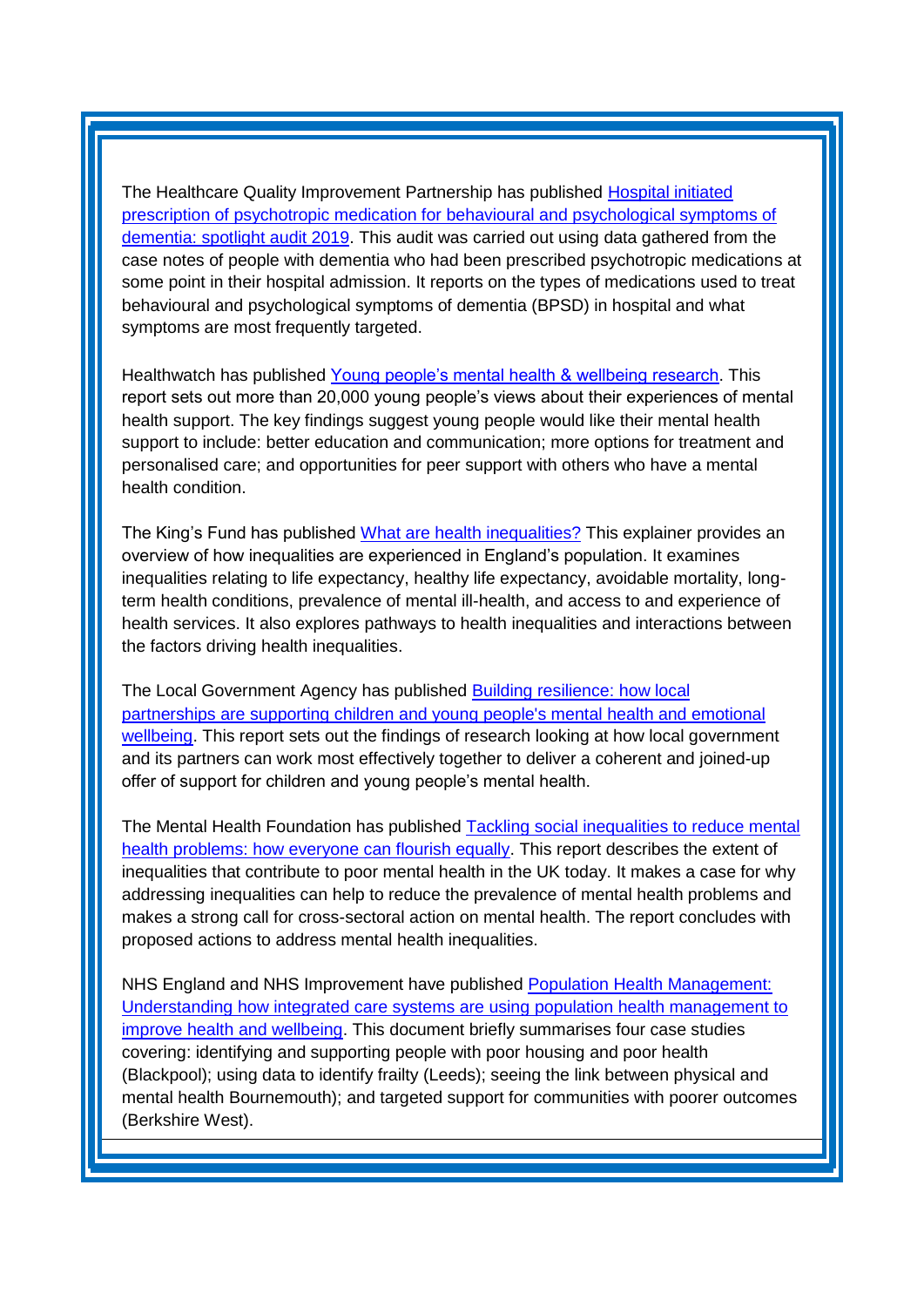The National Institute for Health Research has published Better health [and care for all.](https://discover.dc.nihr.ac.uk/content/themedreview-04326/better-health-and-care-for-all) This review brings together NIHR-funded research for and about health and social care services for people with learning disabilities. It features 23 recent studies with important findings for those who commission, deliver, work in and use these services which range from qualitative research on user experience to randomised trials of complex new services. Many of these studies involved people with learning disability and family carers in the research and in delivering some of the interventions.

The Parliamentary and Health Service Ombudsman has published [Maintaining](https://www.ombudsman.org.uk/mental-health)  [momentum: driving improvements in mental health care.](https://www.ombudsman.org.uk/mental-health) This report presents the findings of a survey asking people about their experiences of using NHS mental health services. The survey found that one in five people did not feel safe while in the care of the mental health services that treated them; over half of people with mental health problems in England said they experienced delays to their treatment; and 42% said that they waited too long to be diagnosed.

The Royal College of Physicians has launched an online [mental health and wellbeing](https://www.rcplondon.ac.uk/node/6316)  [resource](https://www.rcplondon.ac.uk/node/6316) which aims to open up the conversation about physicians' mental health issues and their impact.

The Royal College of Psychiatrists has published [Spotlight on: What impact does](https://mentalhealthwatch.rcpsych.ac.uk/docs/default-source/default-document-library/mental-health-watch---spotlight-on-spend-per-head.pdf)  [adjusting for need have on mental health spend per head?](https://mentalhealthwatch.rcpsych.ac.uk/docs/default-source/default-document-library/mental-health-watch---spotlight-on-spend-per-head.pdf) This first in a series of articles about how mental health data is used, considers how adjusting for the needs of local population provides a different perspective on spending per head for mental health services across the country.

# <span id="page-5-0"></span>**Mental Health Statistics**

The following statistics have recently been released please click on the links to review further:

- <span id="page-5-1"></span>• [Children and Young People Eating Disorder Collection:](https://www.gov.uk/government/statistics/children-and-young-people-eating-disorder-collection-q3-20192020) Q3 2019/2020
- [Mental Health Early Intervention in Psychosis:](https://www.gov.uk/government/statistics/mental-health-early-intervention-in-psychosis-for-december-2019) December 2019
- [Mental Health Services Monthly Statistics:](https://digital.nhs.uk/data-and-information/publications/statistical/mental-health-services-monthly-statistics/final-november-provisional-december-2019) Final November, Provisional December 2019
- [Mental Health Community Teams Activity:](https://www.gov.uk/government/statistics/mental-health-community-teams-activity-q3-201920) Q3 2019/20
- Out [of Area Placements in Mental Health Services:](https://digital.nhs.uk/data-and-information/publications/statistical/out-of-area-placements-in-mental-health-services/november-2019) November 2019
- [Physical Health Checks for People with Serious Mental Illness:](https://www.gov.uk/government/statistics/physical-health-checks-for-people-with-serious-mental-illness-q3-201920) Q3 2019/20
- [Psychological Therapies: reports on the use of IAPT services, England:](https://digital.nhs.uk/data-and-information/publications/statistical/psychological-therapies-report-on-the-use-of-iapt-services/november-2019-final-including-reports-on-the-iapt-pilots) November 2019 Final including reports on the IAPT pilots

# **Dates for your Diary**

**Yorkshire and the Humber Mental Health Network Events:**

• Tuesday 3 March 2020, 09:30-15:30, **Yorkshire and the Humber Senior PWP**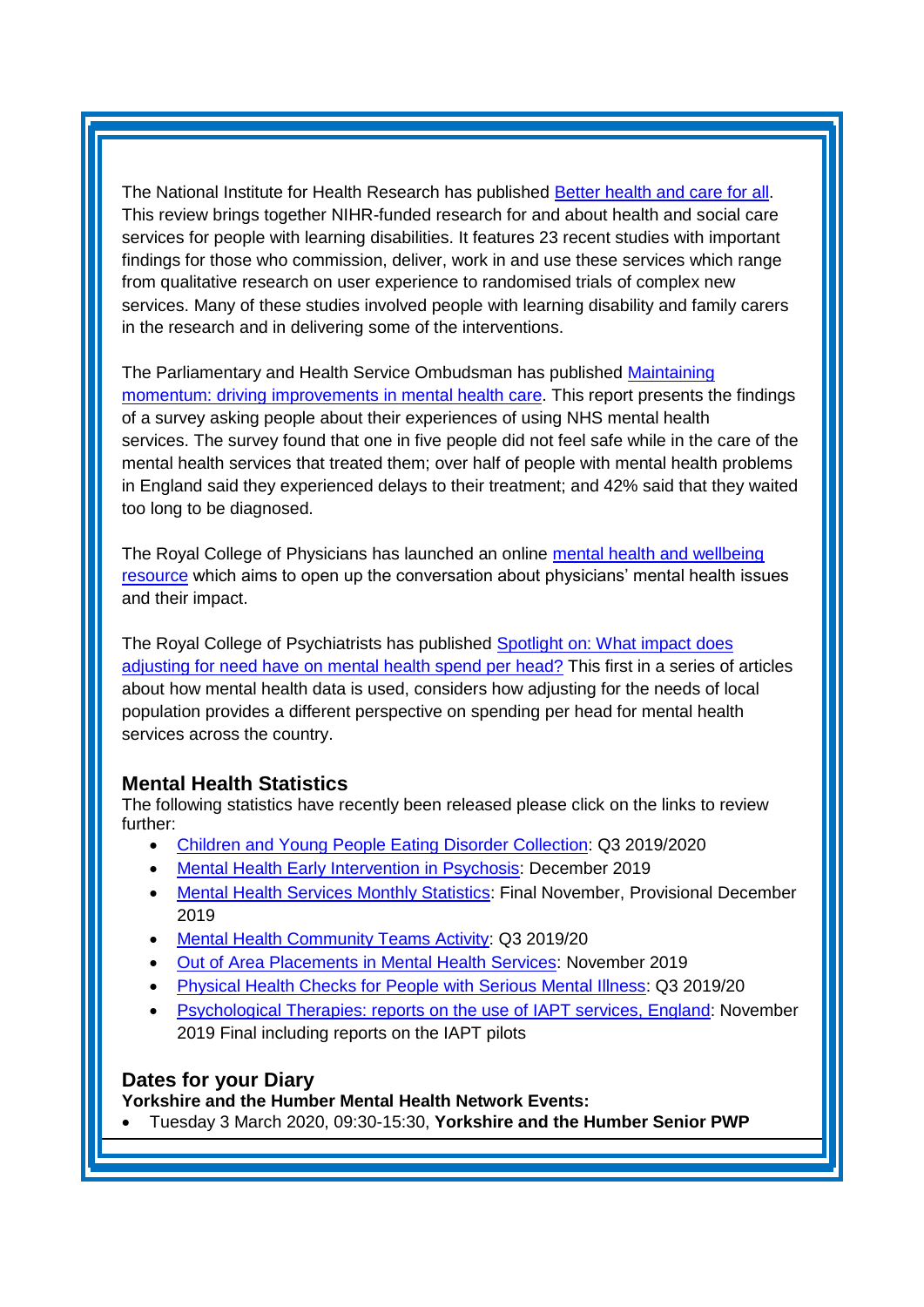**Network**, Novotel, Leeds. To book your place click [here.](https://www.eventbrite.co.uk/e/yorkshire-and-the-humber-senior-pwp-network-tickets-87219595157)

- Wednesday 18 March 2020, 09:30-15:30, **Yorkshire and the Humber IAPT Providers' Network**, The Met Hotel, Leeds. To book your place click [here.](https://www.eventbrite.co.uk/e/yorkshire-and-the-humber-iapt-providers-network-tickets-87227139723)
- Thursday 19 March 2020, 09:30-16:00, **Yorkshire and the Humber Psychological Therapies in Severe Mental Illness Network Launch**, Hilton, York. To book your place click [here.](https://www.eventbrite.co.uk/e/psychological-therapies-for-severe-mental-illness-network-development-event-tickets-91601495539)

#### **Other Events:**

**SafeTALK Course**, which aims to teach participants four basic steps to recognise if someone is having thoughts of suicide and how to connect them with resources that can help. Available on various dates throughout 2020.

**For further information, and to check course availability, email: [wdu@york.gov.uk](mailto:wdu@york.gov.uk) or visit the website [here.](http://www.yorkworkforcedevelopment.org.uk/)**

- Tuesday 25 February 2020, 10:00 to 15:45, **PHE Public Mental Health Summit 2020**, Manchester. To book your place click [here.](https://www.phe-events.org.uk/hpa/frontend/reg/thome.csp?pageID=377038&eventID=867&msID=10750&pd=102885&CSPCHD=003001000000HPccL25QW2QABU8dxxsQ0$8AqpJdWQcaodjkL4)
- Friday 28 February 2020, 09:00-17:00, **From Harm to Hope, The National Self Harm and Suicide Prevention Conference,** Nottingham Conference Centre. To book your place click [here.](http://www.harmless.org.uk/store/index.php?route=product/product&product_id=143) NB: There is a cost to attend this event.
- Tuesday 17 March 2020, 08:30-16:30, **Mental Health: Supporting NHS Workforce Resilience Conference and Exhibition**, Bridgewater Hall, Manchester. To book your place click [here.](https://www.openforumevents.co.uk/events/2020/mental-health-supporting-nhs-workforce-resilience-conference-exhibition/#book?utm_source=OFE+S3+MHWF2020+WC+16.12.2019+4+NHS&utm_medium=email&utm_campaign=OFE+S3+MHWF2020+WC+16.12.2019) NB: There is a cost to attend this event.
- Friday 24 April 2020, 09:00-17:00, **IAPT Service Good Practice** Forum, Holiday Inn Liverpool City Centre, Liverpool. To book your place click [here.](https://nnfevents.co.uk/1SB0-6OH7B-MCTTTA-3WNUV4-1/c.aspx) NB: There is a cost to attend this event.
- Monday 4 May 2020, 09:00-17:00, **Improving Mental Health Support for Asylum Seekers and Refugees,** London. To book your place click [here.](https://www.healthcareconferencesuk.co.uk/conferences-masterclasses/improving-mental-health-support-for-asylum-seekers-and-refugees?utm_medium=email&utm_source=HCUKKT%20&utm_campaign=Refugee%200520) NB: There is a cost to attend this event.
- Thursday 14 May 2020, 09:00-17:00, **Transforming Mental Health Crisis Care**, London. To book your place click [here.](https://www.sbk-healthcare.co.uk/Booking/Index/2459?utm_source=SBK%20Healthcare&utm_medium=email&utm_campaign=11305554_2042MH%202nd%20email) NB: There is a cost to attend this event.

#### <span id="page-6-0"></span>**Contacts**

If you would like to discuss any of the items included in this e-bulletin or would like further information about the Mental Health Network please contact:

Sarah Boul, Quality Improvement Manager: Adult Mental Health [sarah.boul@nhs.net,](mailto:sarah.boul@nhs.net) 07584362063